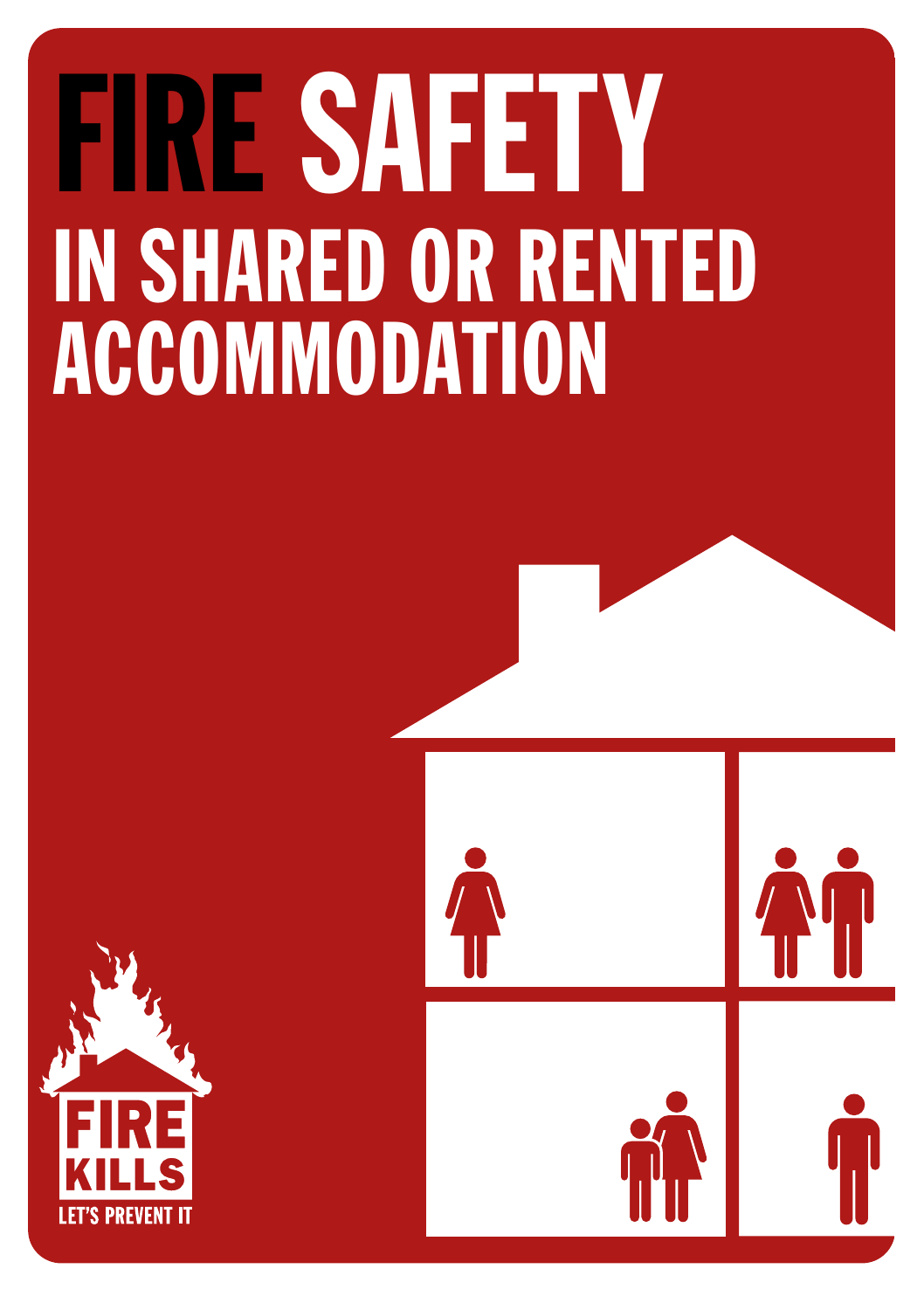### **Did you know?**

- **• About 190 people a year die in accidental fires in the home.**
- **•You're around 8 times more likely to die in a fire in the home if there are no working smoke alarms.**
- **• Faulty electrics (appliances, wiring and overloaded sockets) cause around 4,000 fires in the home across the country every year.**
- **• Two fires a day are started by candles.**

This leaflet has been put together for people in shared or rented homes who are at greater risk from fire. The advice and tips provided here supplement our main *Fire Safety in the Home* leaflet.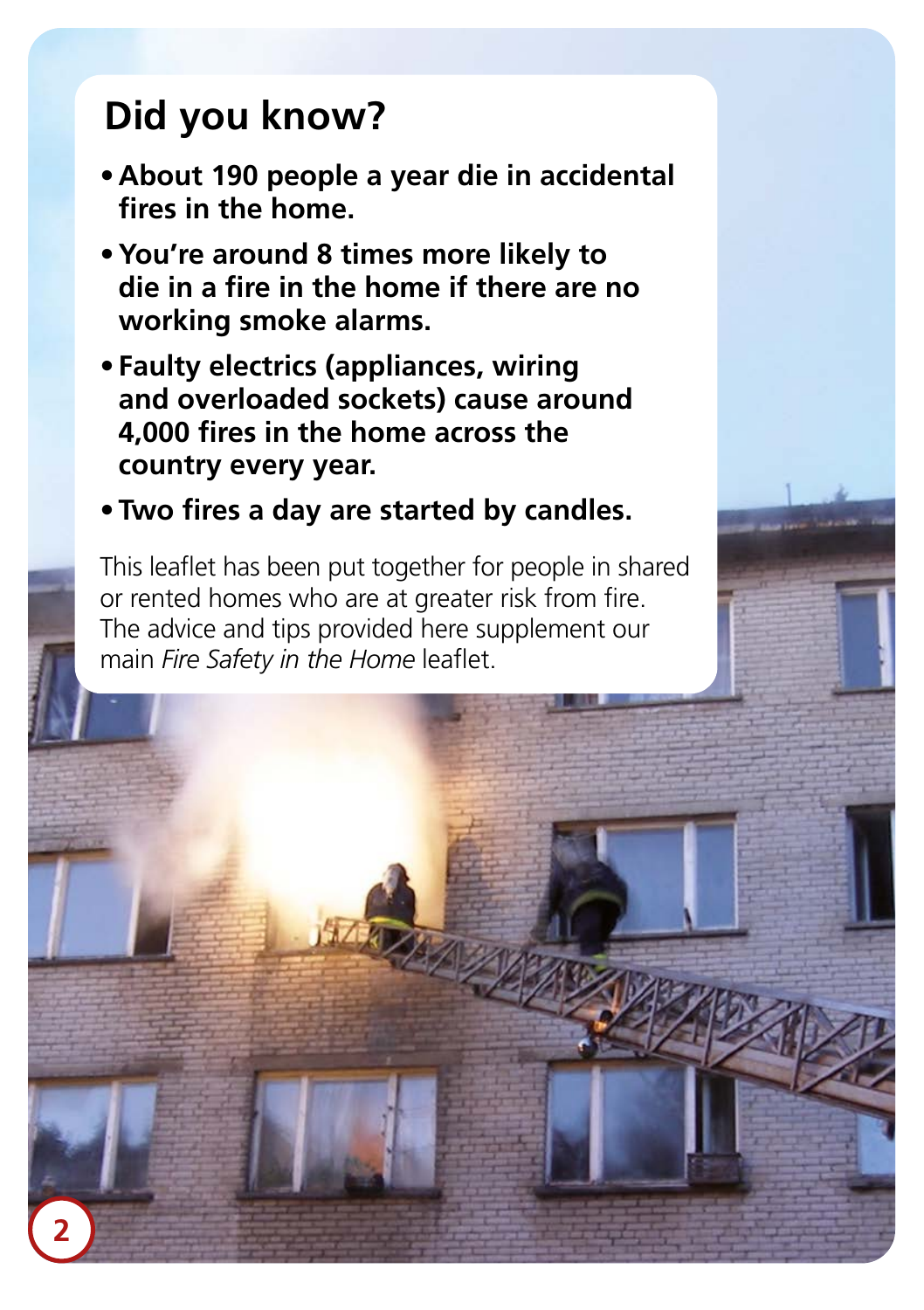#### **Landlords' obligations to keep your home safe from fire**

- If you live in privately rented accommodation, your landlord has to meet certain safety obligations under the law. This includes making sure all gas and electric appliances are safe and in good working order.
- Your landlord must ensure that the property has at least one smoke alarm on every level of your home used as living accommodation.
- Gas appliances must be checked by a Gas Safe registered gas fitter every year.
- Electrical appliances must carry the British Safety Standard sign.
- Your landlord must also ensure furnishings are fire resistant and meet safety regulations.
- Your landlord must show you safety certificates so you can see when gas and electrical appliances were last checked.
- Your landlord must ensure a carbon monoxide alarm is present in all rooms that contain a solid fuel burning appliance and are used as living accommodation. Landlords must test these and the required smoke alarms on the first day of the tenancy.

**If you are worried your landlord isn't doing enough to ensure your safety contact the environmental health officer at your local council for advice.**

**Make sure you recognise these symbols – they show your appliances and furnishings are safe**

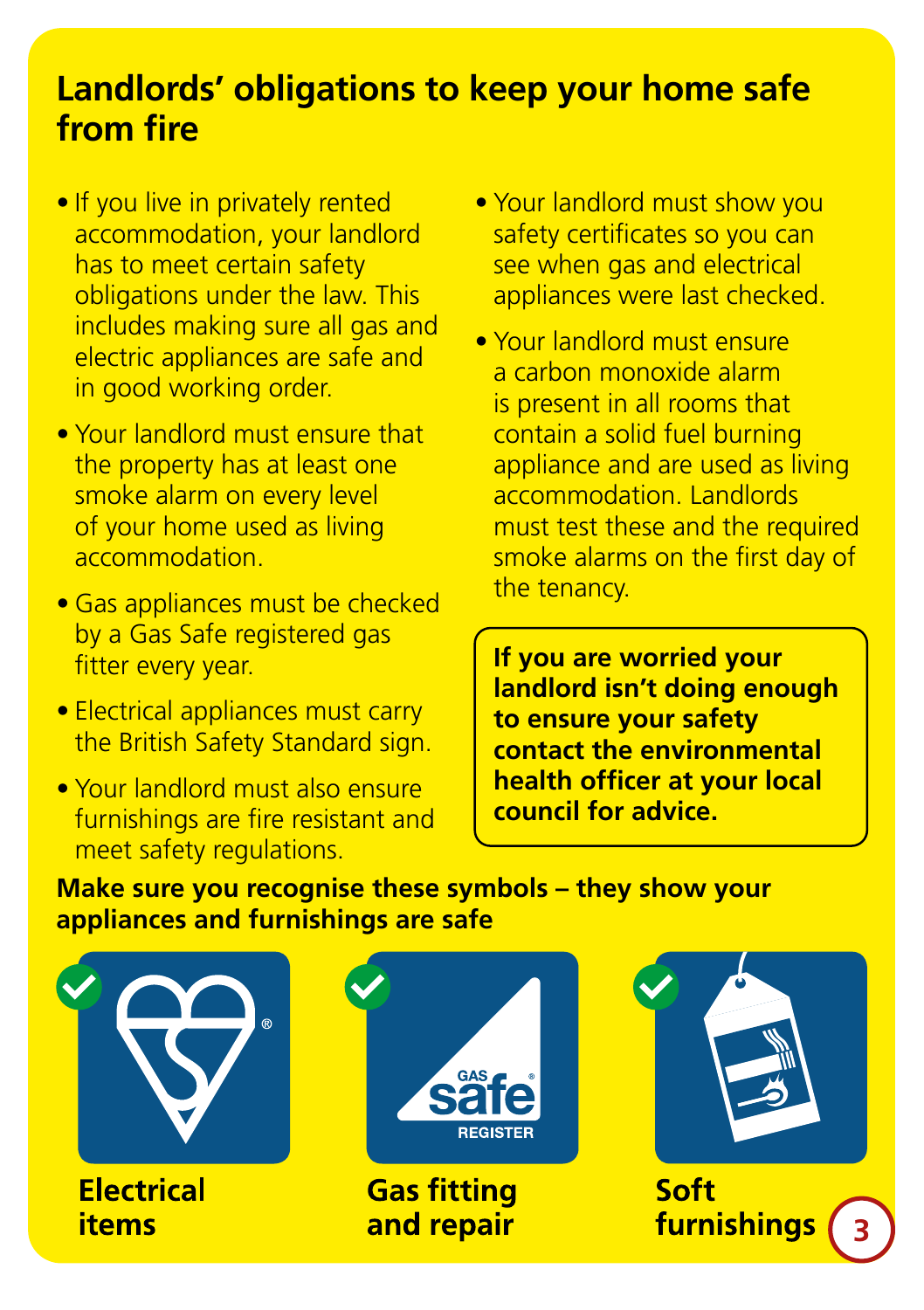#### **Smoke alarms save lives**

**Landlords must provide smoke alarms but you, the tenant, are personally responsible for making sure they continue to work after the initial test.**

- Test your smoke alarms every month. If any of your smoke alarms have a one year battery, make sure it is changed every year. Only take the battery out when you need to replace it.
- Your local fire and rescue service may be able to visit your home and check it for risks. Contact them for further information (not 999).

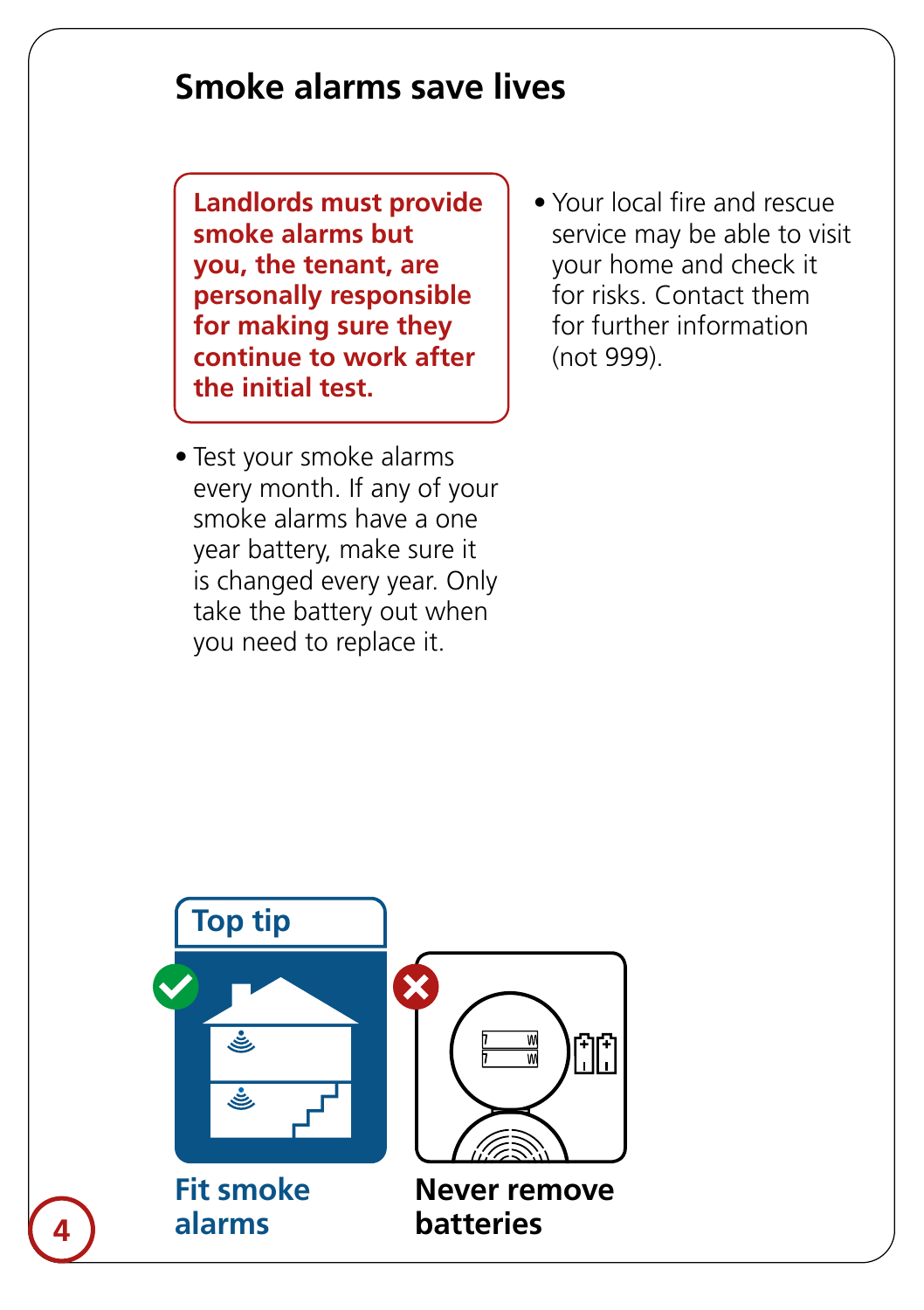#### **Be extra careful with electrics**

#### **Avoid overloading sockets. Keep to one plug per socket.**

- Use a proper adaptor when using a non UK electrical appliance. Never put two prong plugs into three prong sockets.
- Don't use heaters for drying clothes and keep them a safe distance away to avoid them catching fire.
- Inform your landlord immediately if you are concerned about the electrics in your property. If you notice burn marks around plugs or cables for example.

• Don't fix faulty electrics yourself. Inform your landlord or call a qualified electrician.

**An extension lead or adaptor will have a limit to how many amps it can take, so be careful not to overload them to reduce the risk of fire.**

**Appliances use different amounts of power – a television may use a 3 amp plug and vacuum cleaner a 5 amp plug for example.**



Know the limit!  $5 + 5 + 3 = 13$ 

AMP AMP AMP



**AMP**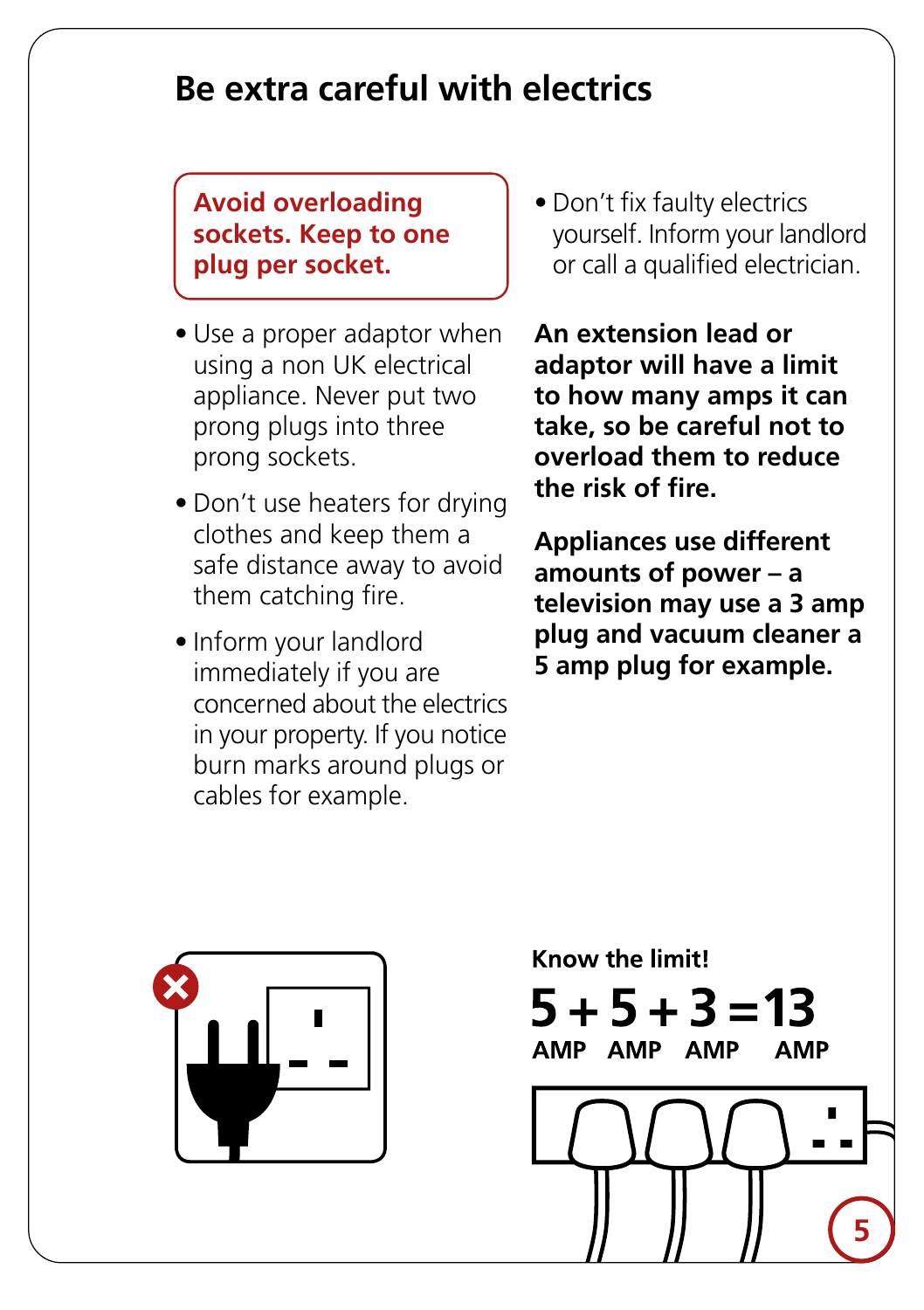#### **Stay safe with candles and cigarettes**

**Make sure cigarettes are put out properly after you have finished with them.**

- Smoke outdoors and put cigarettes right out – this is safer than smoking indoors.
- Never smoke in bed.
- The best way to reduce the risk is to make an attempt to quit, using NHS support if you need it. If you do not want to quit, consider vaping.
- Be extra careful if you have been drinking alcohol or taking medication which may make you drowsy.
- Be careful with candles and tea lights. Avoid placing them on or near materials that could burn or catch fire – like curtains.

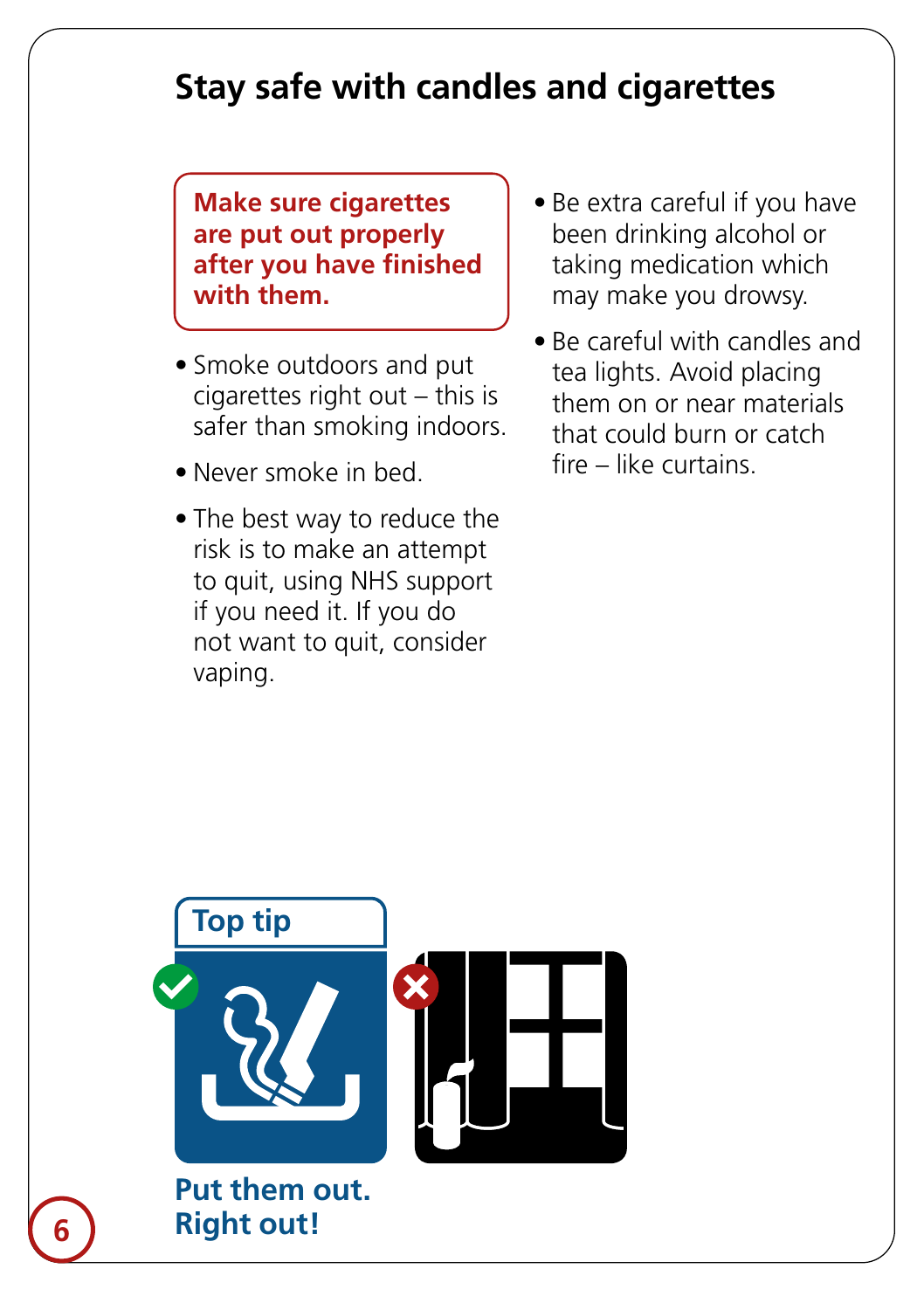#### **Plan an escape route**

**Plan an escape route and make sure everyone knows how to escape. It could save your life.**

- Establish where the fire exits and alarms are if you live in a large or high level building.
- Count how many doors you might need to go through to escape. It can be hard to see in smoke and you might become confused about where you are.
- Keep all exits clear, even communal areas.
- Keep fire doors closed. They help to slow down the spread of fire and will give you extra time to get out.

**Keep door and window keys where everyone can find them**